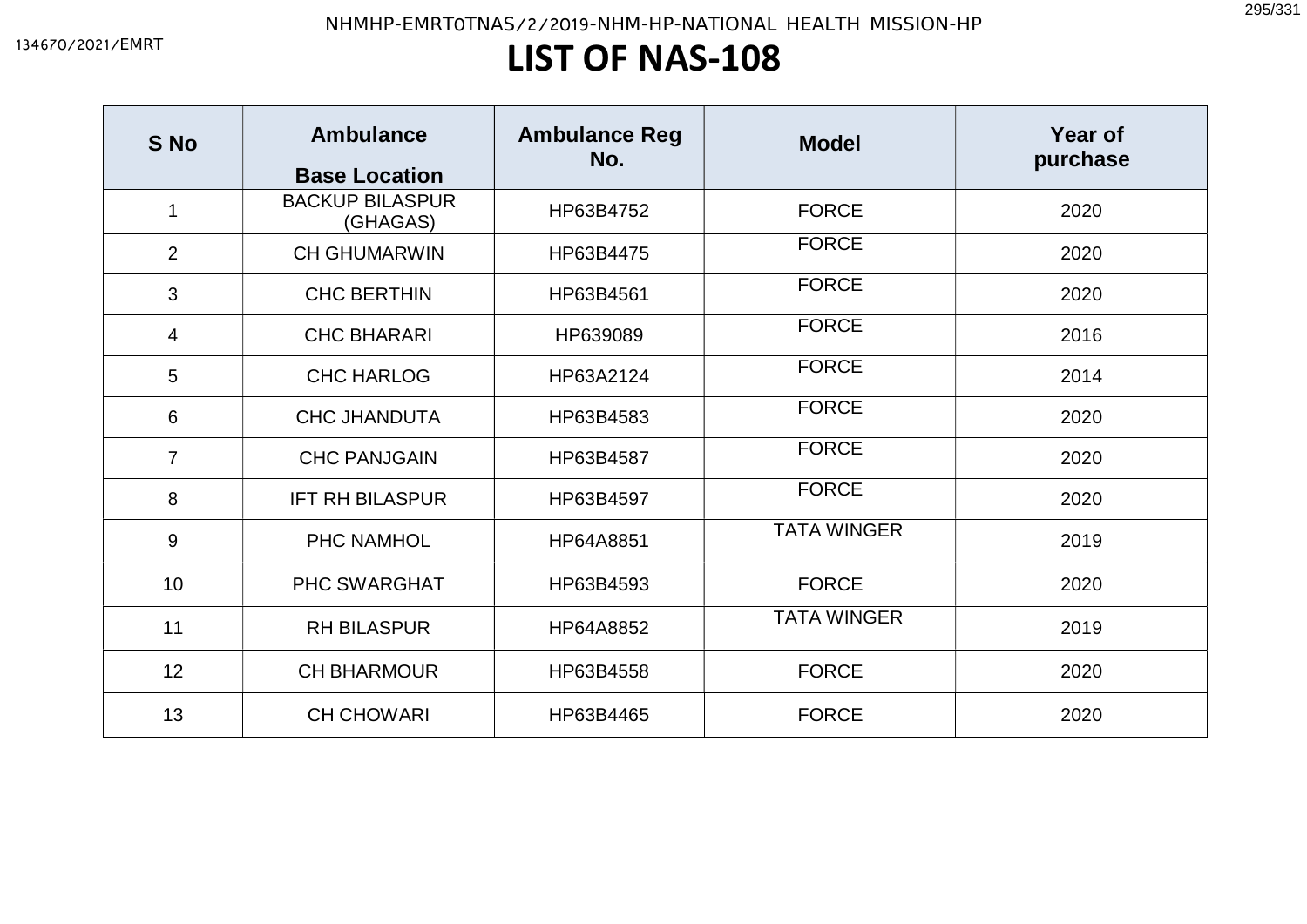| 14 | <b>CH KILLAR</b>        | HP637084  | <b>MARUTI SUZUKI</b> | 2015 |
|----|-------------------------|-----------|----------------------|------|
| 15 | <b>CH TISSA</b>         | HP63B4454 | <b>FORCE</b>         | 2020 |
| 16 | <b>CHC CHOORI</b>       | HP63B4487 | <b>FORCE</b>         | 2020 |
| 17 | <b>CHC HOLI</b>         | HP637085  | <b>MARUTI SUZUKI</b> | 2015 |
| 18 | CHC SAHOO               | HP63B4456 | <b>FORCE</b>         | 2020 |
| 19 | <b>CHC SALOONI</b>      | HP63B3849 | <b>FORCE</b>         | 2020 |
| 20 | <b>IFT CH BHARMOUR</b>  | HP63B4458 | <b>FORCE</b>         | 2020 |
| 21 | <b>IFT CH DALHOUSIE</b> | HP64A9138 | <b>TATA WINGER</b>   | 2019 |
| 22 | <b>IFT CH TISSA</b>     | HP63B4470 | <b>FORCE</b>         | 2020 |
| 23 | <b>IFT RH CHAMBA</b>    | HP64A9137 | <b>TATAWINGE R</b>   | 2019 |
| 24 | PHC BANIKHET            | HP63B4453 | <b>FORCE</b>         | 2020 |
| 25 | PHC KAKIRA              | HP63B3854 | <b>FORCE</b>         | 2020 |
| 26 | PHC SIHUNTA             | HP63B4557 | <b>FORCE</b>         | 2020 |
| 27 | PHC SUNDHLA             | HP63B4452 | <b>FORCE</b>         | 2020 |
| 28 | <b>RH CHAMBA1</b>       | HP63B3850 | <b>FORCE</b>         | 2020 |
| 29 | <b>RH CHAMBA 2</b>      | HP63B3852 | <b>FORCE</b>         | 2020 |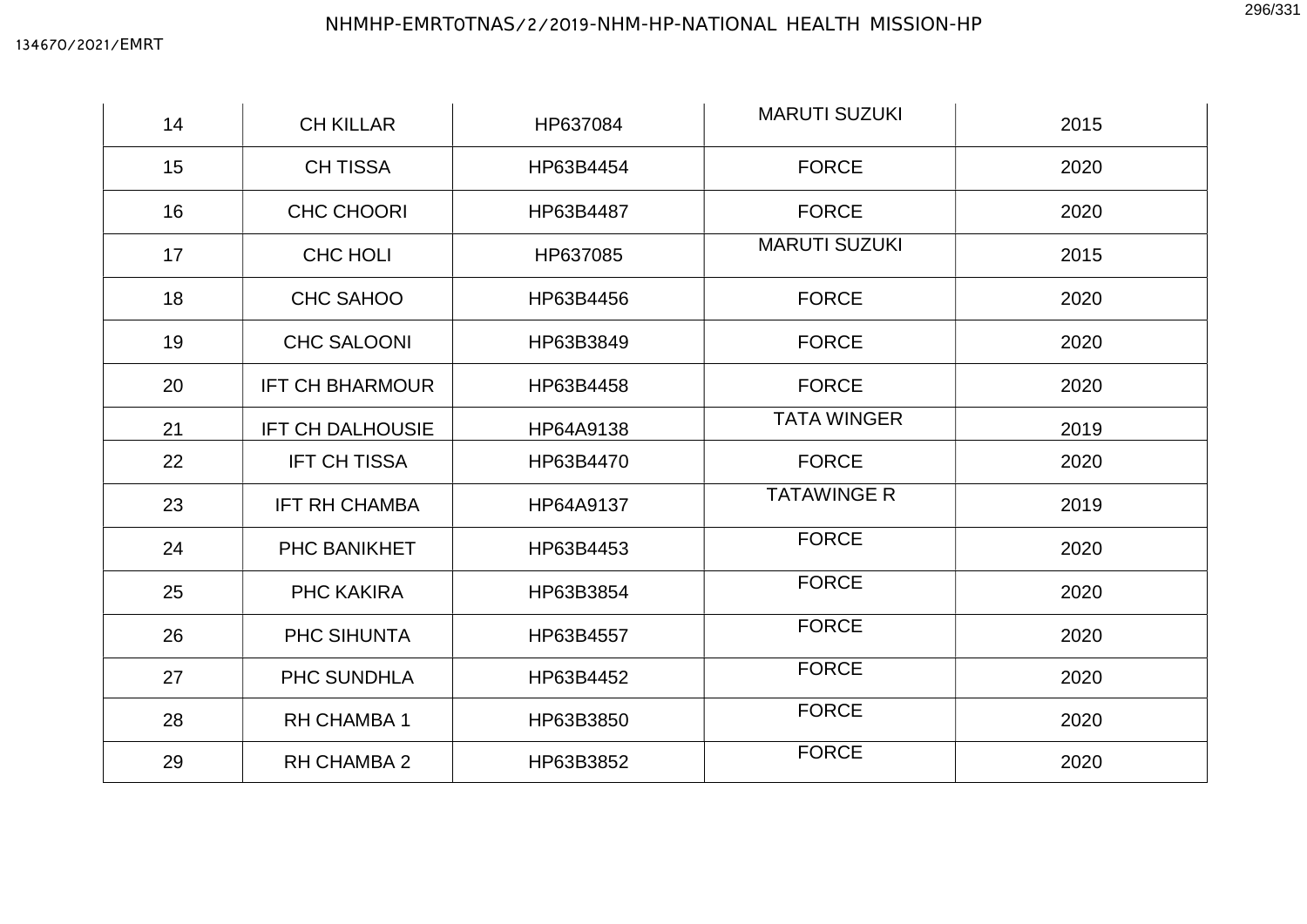| 30 | <b>CH BHORANJ</b>                                | HP63B4764 | <b>FORCE</b>       | 2020 |
|----|--------------------------------------------------|-----------|--------------------|------|
| 31 | <b>CH SUJANPUR</b><br><b>TIHRA</b>               | HP63B4574 | <b>FORCE</b>       | 2020 |
| 32 | <b>CH TAUNI DEVI</b>                             | HP634250  | <b>FORCE</b>       | 2010 |
| 33 | <b>CHC BARSAR</b>                                | HP63B4476 | <b>FORCE</b>       | 2020 |
| 34 | <b>CHC GALOR</b>                                 | HP63B4683 | <b>FORCE</b>       | 2020 |
| 35 | <b>CHC NADAUN</b>                                | HP63B4733 | <b>FORCE</b>       | 2020 |
| 36 | <b>IFT RH HAMIRPUR</b>                           | HP64A9088 | <b>TATA WINGER</b> | 2019 |
| 37 | PHC BHOTA                                        | HP63B4560 | <b>FORCE</b>       | 2020 |
| 38 | <b>RH HAMIRPUR</b>                               | HP63B4685 | <b>FORCE</b>       | 2020 |
| 39 | <b>BACKUP KANGRA</b><br>(ZH<br><b>DHARAMSALA</b> | HP63B4731 | <b>FORCE</b>       | 2020 |
| 40 | <b>CH BAIJNATH</b>                               | HP63B4463 | <b>FORCE</b>       | 2020 |
| 41 | <b>CH DEHRA</b>                                  | HP634419  | <b>FORCE</b>       | 2010 |
| 42 | <b>CH FATEHPUR</b>                               | HP634395  | <b>FORCE</b>       | 2010 |
| 43 | <b>CH GARLI</b>                                  | HP634269  | <b>FORCE</b>       | 2010 |
| 44 | <b>CH JWALAMUKHI</b>                             | HP63B4724 | <b>FORCE</b>       | 2020 |
| 45 | <b>CH KANGRA</b>                                 | HP63B4550 | <b>FORCE</b>       | 2020 |
| 46 | <b>CH NAGROTA</b><br><b>BAGWAN</b>               | HP63B4601 | <b>FORCE</b>       | 2020 |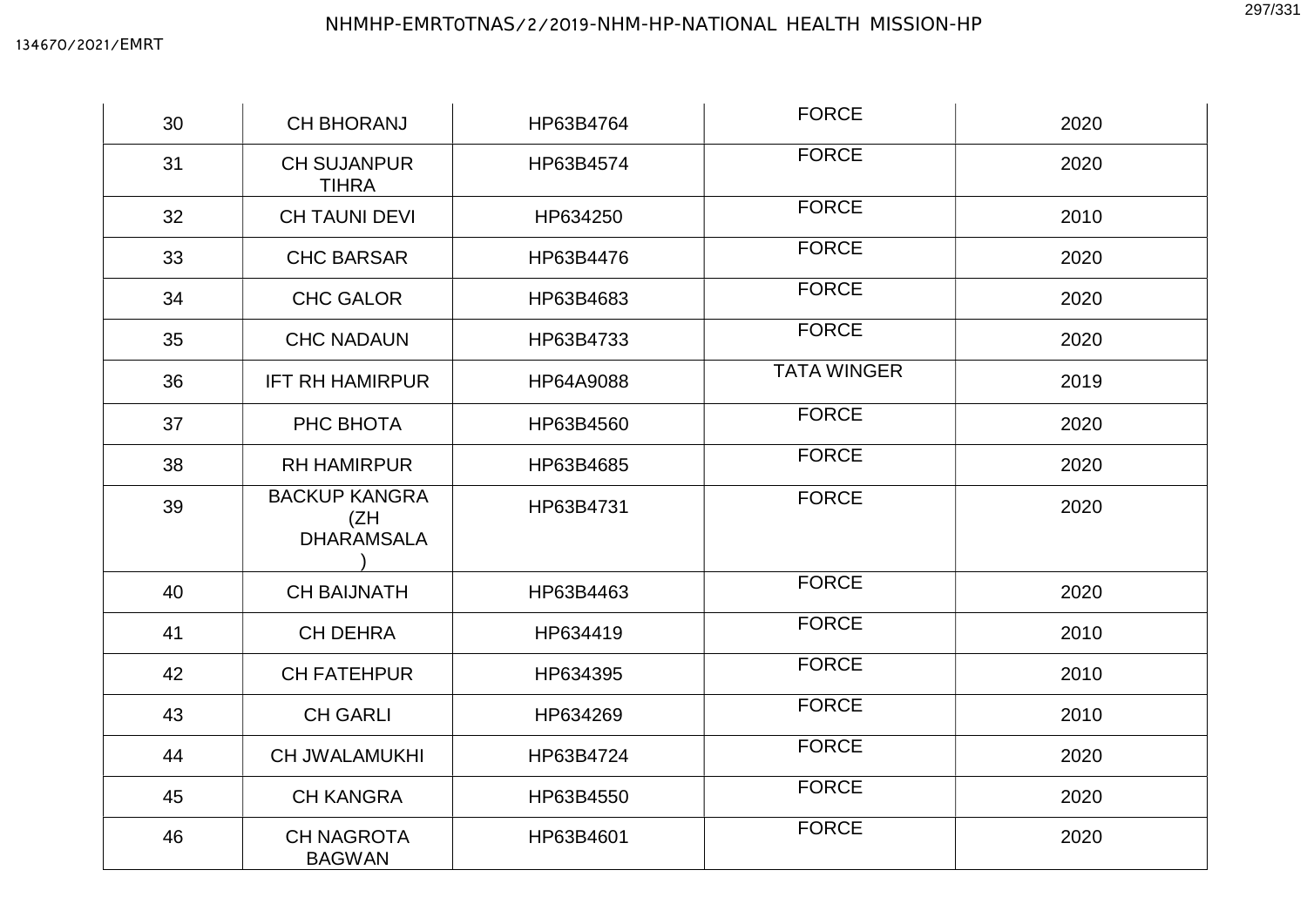| 47 | <b>CH NURPUR</b>                    | HP63B4598 | <b>FORCE</b>       | 2020 |
|----|-------------------------------------|-----------|--------------------|------|
| 48 | <b>CH PALAMPUR</b>                  | HP64A9094 | <b>TATA WINGER</b> |      |
| 49 | <b>CH SHAHPUR</b>                   | HP63B4695 | <b>FORCE</b>       | 2020 |
| 50 | <b>CH THURAL</b>                    | HP64A9093 | <b>TATA WINGER</b> | 2019 |
| 51 | <b>CHC CHADIYAR</b>                 | HP63B4469 | <b>FORCE</b>       | 2020 |
| 52 | <b>CHC DADA SIBA</b>                | HP63B4553 | <b>FORCE</b>       | 2020 |
| 53 | <b>CHC INDORA</b>                   | HP63B4481 | <b>FORCE</b>       | 2020 |
| 54 | <b>CHC JAWALI</b>                   | HP63B4551 | <b>FORCE</b>       | 2020 |
| 55 | <b>CHC NAGROTA</b><br><b>SURIAN</b> | HP63B4466 | <b>FORCE</b>       | 2020 |
| 56 | <b>IFT CH DEHRA</b>                 | HP63B4480 | <b>FORCE</b>       | 2020 |
| 57 | <b>IFT CH NURPUR</b>                | HP64A9143 | <b>TATA WINGER</b> | 2019 |
| 58 | <b>IFT RPGMC TANDA</b>              | HP64A9142 | <b>TATA WINGER</b> | 2020 |
| 59 | PHC DARINI                          | HP635802  | <b>FORCE</b>       | 2012 |
| 60 | <b>PHC KHUNDIAN</b>                 | HP634379  | <b>FORCE</b>       | 2010 |
| 61 | PHC TAKIPUR                         | HP63B4596 | <b>FORCE</b>       | 2020 |
| 62 | <b>ZH DHARAMSHALA</b>               | HP64A9096 | <b>TATA WINGER</b> | 2019 |

298/331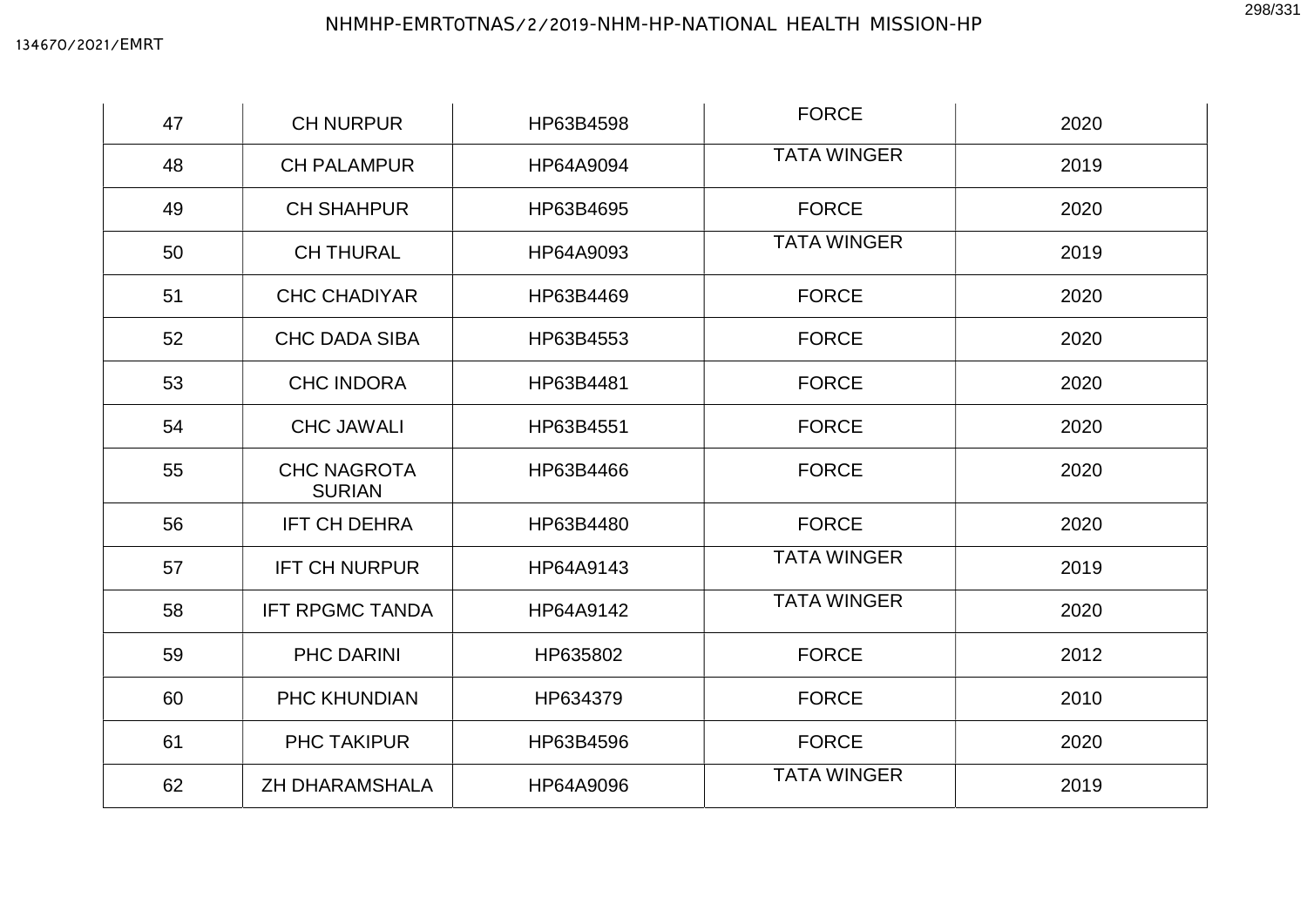| 63 | <b>CHC DHEERA</b>                                   | HP64A9092 | <b>TATA WINGER</b>             | 2019 |
|----|-----------------------------------------------------|-----------|--------------------------------|------|
| 64 | <b>CHC JAISINGHPUR</b>                              | HP64A9089 | <b>TATA WINGER</b>             | 2019 |
| 65 | <b>IFT RH RECKONG</b><br><b>PEO</b>                 | HP635786  | <b>FORCE</b>                   | 2012 |
| 66 | PHC NAKO                                            | HP634238  | <b>FORCE</b>                   | 2010 |
| 67 | PHC SPILLOW                                         | HP63B4459 | <b>FORCE</b>                   | 2020 |
| 68 | <b>POLICE</b><br><b>CHOKI</b><br><b>KARCHA</b><br>M | HP63B4732 | <b>FORCE</b>                   | 2020 |
| 69 | <b>RH RECKONG PEO</b>                               | HP637217  | <b>MARUTI</b><br><b>SUZUKI</b> | 2015 |
| 70 | <b>BACKUP KULLU</b><br>(RH<br>KULLU)                | HP63B4579 | <b>FORCE</b>                   | 2020 |
| 71 | <b>CH ANNI</b>                                      | HP63B4461 | <b>FORCE</b>                   | 2020 |
| 72 | <b>CH BANJAR</b>                                    | HP63B4754 | <b>FORCE</b>                   | 2020 |
| 73 | <b>CH MANALI</b>                                    | HP637090  | <b>MARUTI SUZUKI</b>           | 2015 |
| 74 | <b>CH NIRMAND</b>                                   | HP63B4451 | <b>FORCE</b>                   | 2020 |
| 75 | <b>CHC JARI</b>                                     | HP63B3863 | <b>FORCE</b>                   | 2020 |
| 76 | <b>CHC SAINJ</b>                                    | HP63B4726 | <b>FORCE</b>                   | 2020 |
| 77 | <b>IFT CH ANNI</b>                                  | HP635789  | <b>FORCE</b>                   | 2012 |
| 78 | <b>IFT RH KULLU</b>                                 | HP64A9082 | <b>TATA WINGER</b>             | 2019 |
| 79 | <b>PHC BHUNTAR</b>                                  | HP64A9085 | <b>TATA</b>                    | 2019 |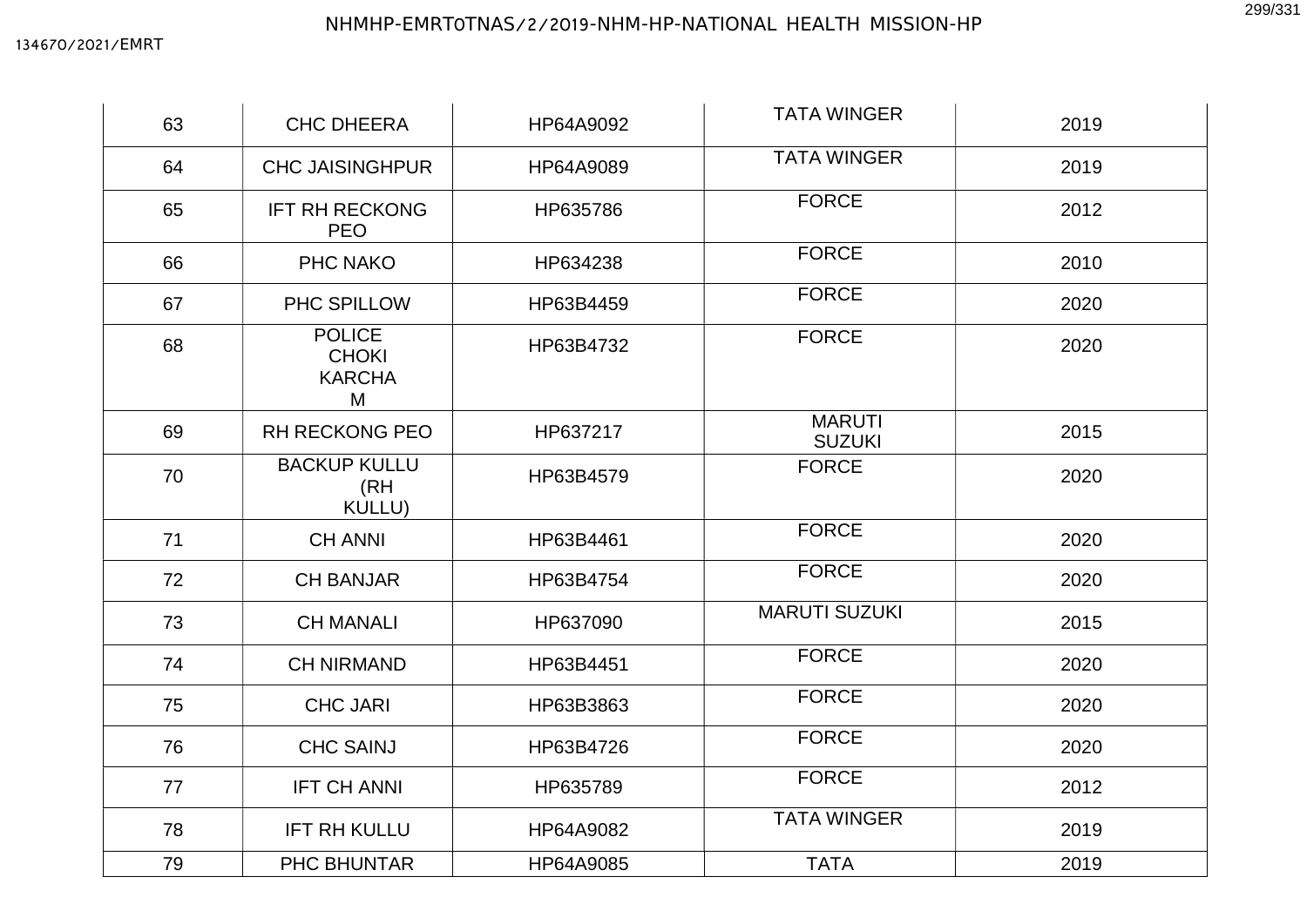|    |                                    |           | <b>WINGER</b>        |      |
|----|------------------------------------|-----------|----------------------|------|
| 80 | <b>RH KULLU</b>                    | HP635787  | <b>FORCE</b>         | 2012 |
| 81 | <b>CHC KAZA</b>                    | HP637088  | <b>MARUTI SUZUKI</b> | 2015 |
| 82 | <b>CHC UDAYPUR</b>                 | HP634712  | <b>FORCE</b>         | 2011 |
| 83 | <b>IFT CHC KAZA</b>                | HP635791  | <b>FORCE</b>         | 2012 |
| 84 | <b>IFT RH KEYLONG</b>              | HP635792  | <b>FORCE</b>         | 2012 |
| 85 | <b>RH KEYLONG</b>                  | HP637089  | <b>MARUTI SUZUKI</b> | 2015 |
| 86 | <b>BACKUP MANDI (ZH</b><br>MANDI)  | HP635796  | <b>FORCE</b>         | 2012 |
| 87 | <b>CH GOHAR</b>                    | HP634445  | <b>FORCE</b>         | 2010 |
| 88 | <b>CH JOGINDER</b><br><b>NAGAR</b> | HP635773  | <b>FORCE</b>         | 2012 |
| 89 | <b>CH KARSOG</b>                   | HP63B4602 | <b>FORCE</b>         | 2020 |
| 90 | <b>CH KOTLI</b>                    | HP635780  | <b>FORCE</b>         | 2020 |
| 91 | <b>CH PADDHAR</b>                  | HP635822  | <b>FORCE</b>         | 2012 |
| 92 | <b>CH RATTI</b>                    | HP64A9079 | <b>TATA WINGER</b>   | 2012 |
| 93 | <b>CH SANDHOL</b>                  | HP63B4734 | <b>FORCE</b>         | 2020 |
| 94 | <b>CH SARKAGHAT</b>                | HP63B4552 | <b>FORCE</b>         | 2020 |
| 95 | <b>CH SUNDER NAGAR</b>             | HP64A9141 | <b>TATA WINGER</b>   | 2019 |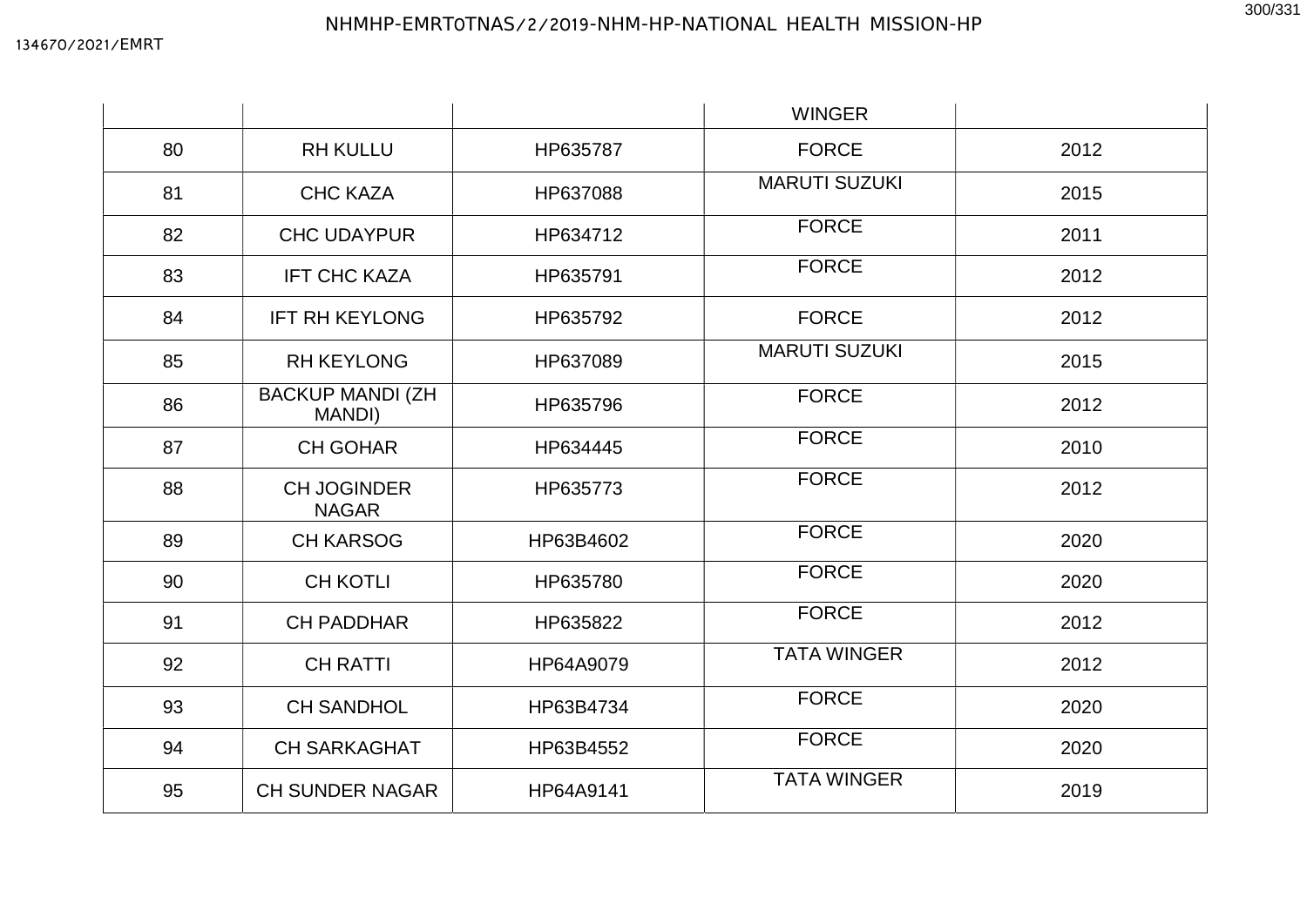| 96  | <b>CHC BALDWARA</b>                                  | HP63B4482 | <b>FORCE</b>       | 2020 |
|-----|------------------------------------------------------|-----------|--------------------|------|
| 97  | <b>CHC BAROT</b>                                     | HP634803  | <b>FORCE</b>       | 2011 |
| 98  | <b>CHC DHARAMPUR</b>                                 | HP63B4753 | <b>FORCE</b>       | 2020 |
| 99  | <b>CHC JANJEHLI</b>                                  | HP64A9075 | <b>TATA WINGER</b> | 2019 |
| 100 | <b>CHC KATAULA</b>                                   | HP635775  | <b>FORCE</b>       | 2012 |
| 101 | <b>CHC LADBHAROL</b>                                 | HP634391  | <b>FORCE</b>       | 2010 |
| 102 | <b>CHC NAGWAIN</b>                                   | HP635779  | <b>FORCE</b>       | 2012 |
| 103 | <b>CHC NIHARI</b>                                    | HP63B4755 | <b>FORCE</b>       | 2020 |
| 104 | <b>CHC RIWALSAR</b>                                  | HP635774  | <b>FORCE</b>       | 2012 |
| 105 | <b>CHC ROHANDA</b>                                   | HP63B4575 | <b>FORCE</b>       | 2020 |
| 106 | <b>IFT CH</b><br><b>JOGIND</b><br>ER<br><b>NAGAR</b> | HP63B4576 | <b>FORCE</b>       | 2020 |
| 107 | <b>IFT CH SARKAGHAT</b>                              | HP63B4702 | <b>FORCE</b>       | 2020 |
| 108 | <b>IFT CH SUNDER</b><br><b>NAGAR</b>                 | HP64A9080 | <b>TATA WINGER</b> | 2019 |
| 109 | <b>IFT ZH MANDI</b>                                  | HP64A9140 | <b>TATA WINGER</b> | 2019 |
| 110 | PHC BALICHOWKI                                       | HP635801  | <b>FORCE</b>       | 2012 |
| 111 | PHC CHHATRI                                          | HP639088  | <b>FORCE</b>       | 2016 |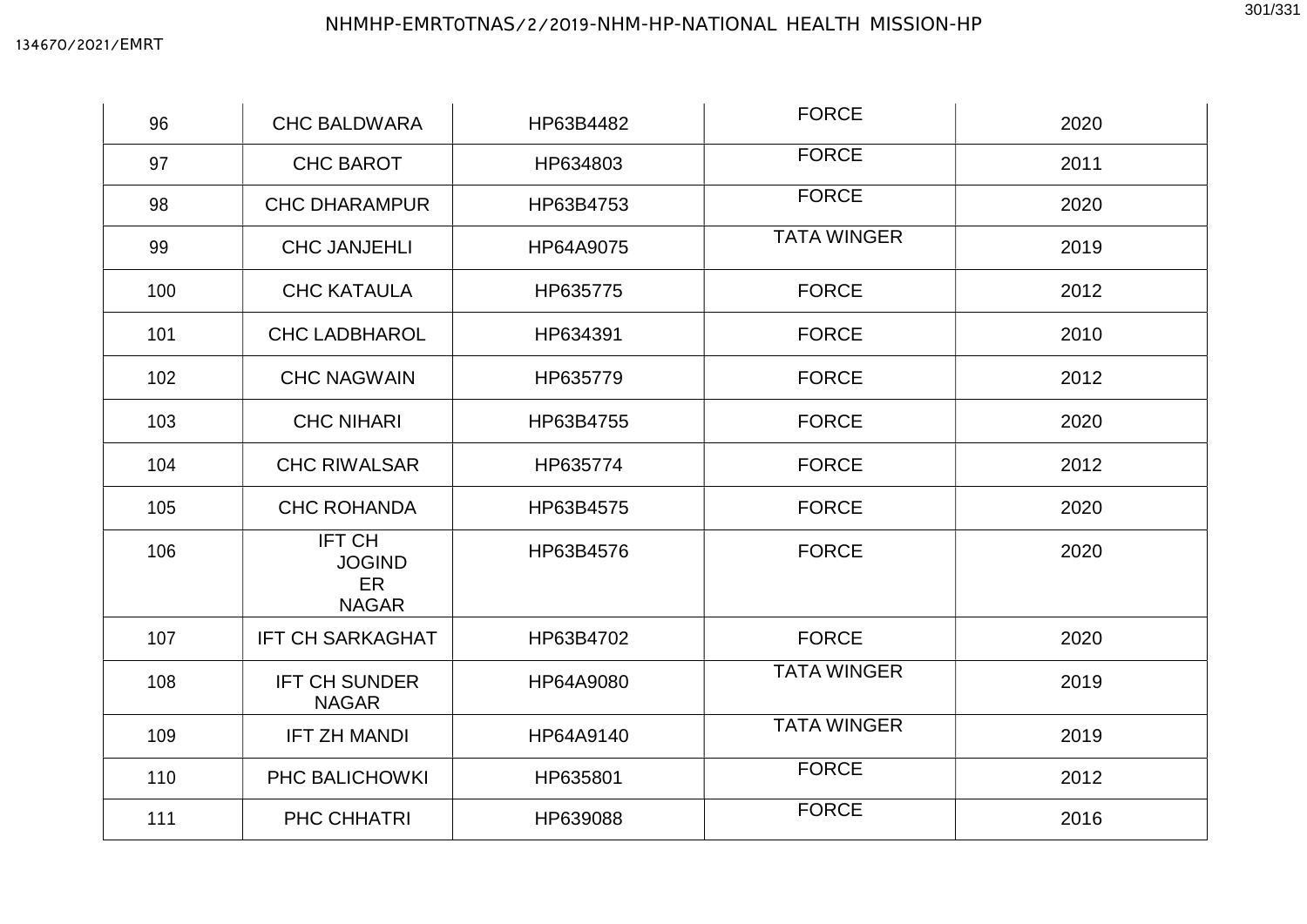| 112 | PHC PANGNA                                 | HP63A2125 | <b>FORCE</b>       | 2014 |
|-----|--------------------------------------------|-----------|--------------------|------|
| 113 | PHC SHIVA BADHAR                           | HP63B4684 | <b>FORCE</b>       | 2020 |
| 114 | PHC THUNAG                                 | HP64A9076 | <b>TATA WINGER</b> | 2019 |
| 115 | <b>ZH MANDI1</b>                           | HP63B4728 | <b>FORCE</b>       | 2020 |
| 116 | <b>ZH MANDI-2</b>                          | HP64A9078 | <b>TATA WINGER</b> | 2019 |
| 117 | <b>BACKUP SHIMLA -</b><br>(KNH)            | HP63B4696 | <b>FORCE</b>       | 2020 |
| 118 | <b>BACKUP</b><br><b>SHIMLA -</b><br>(TOTU) | HP63B4592 | <b>FORCE</b>       | 2020 |
| 119 | <b>CH CHAUPAL</b>                          | HP63B4584 | <b>FORCE</b>       | 2020 |
| 120 | <b>CH JUBBAL</b>                           | HP63B4559 | <b>FORCE</b>       | 2020 |
| 121 | <b>CH KOTGARH</b>                          | HP63B4473 | <b>FORCE</b>       | 2020 |
| 122 | <b>CH KUMARSAIN</b>                        | HP63B4594 | <b>FORCE</b>       | 2020 |
| 123 | <b>CH NERWA</b>                            | HP63B3865 | <b>FORCE</b>       | 2020 |
| 124 | <b>CH ROHRU</b>                            | HP63B3851 | <b>FORCE</b>       | 2020 |
| 125 | <b>CH SARAHAN-</b><br><b>SHIMLA</b>        | HP635764  | <b>FORCE</b>       | 2020 |
| 126 | <b>CH SUNNI</b>                            | HP63B4468 | <b>FORCE</b>       | 2020 |
| 127 | <b>CH THEOG</b>                            | HP63B4484 | <b>FORCE</b>       | 2020 |
| 128 | <b>CHC DHAMI</b>                           | HP635763  | <b>FORCE</b>       | 2020 |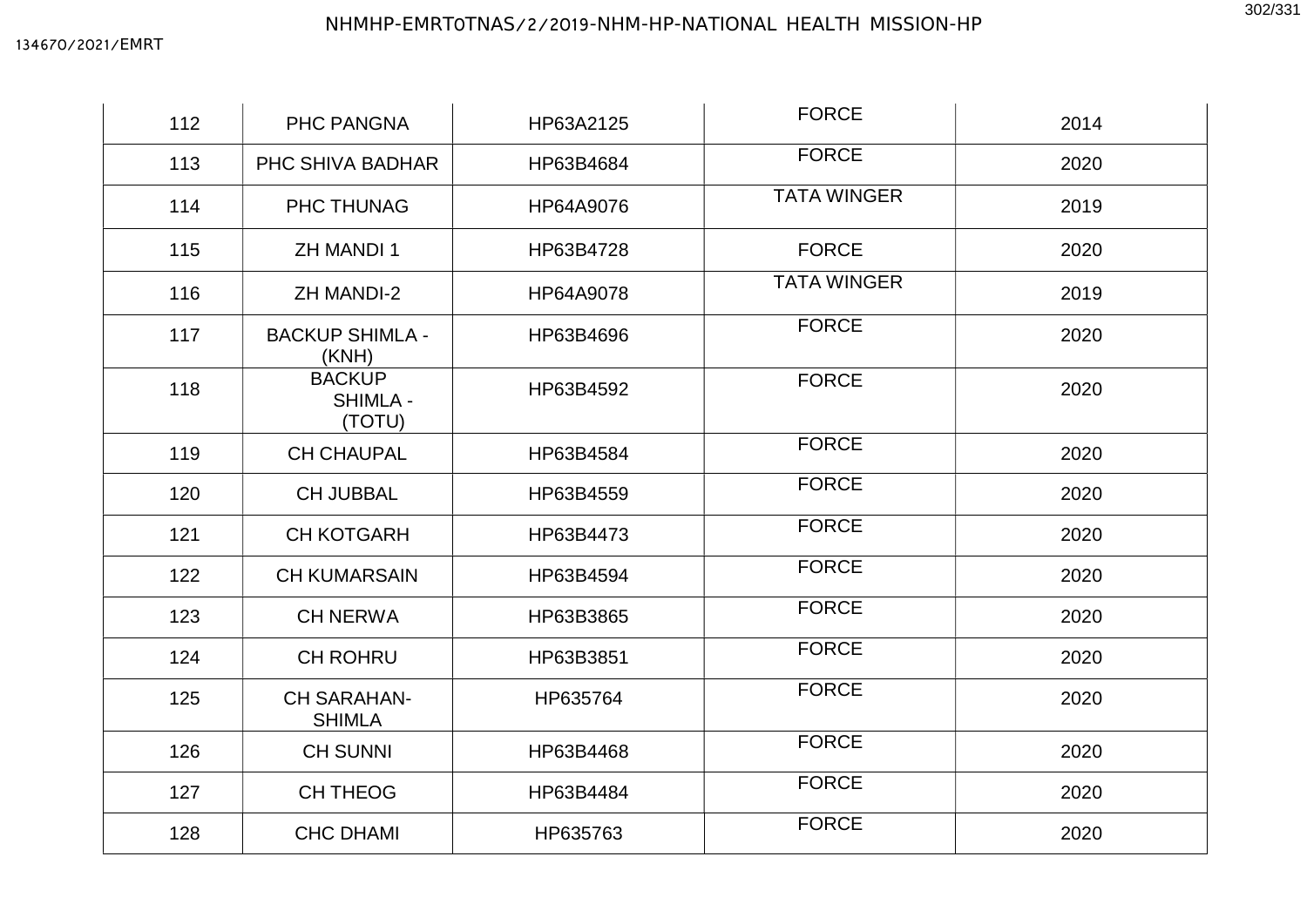| 129 | <b>CHC</b><br><b>DODRA</b><br><b>KWAR/CHIRG</b><br><b>AON</b> | HP635762  | <b>FORCE</b>         | 2020 |
|-----|---------------------------------------------------------------|-----------|----------------------|------|
| 130 | <b>CHC JALOG</b>                                              | HP639094  | <b>FORCE</b>         | 2012 |
| 131 | <b>CHC KUPVI</b>                                              | HP635765  | <b>FORCE</b>         | 2012 |
| 132 | <b>CHC KOTKHAI</b>                                            | HP63B4467 | <b>FORCE</b>         | 2020 |
| 133 | <b>CHC MASHOBRA</b>                                           | HP639092  | <b>FORCE</b>         | 2016 |
| 134 | <b>CHC NANKHARI</b>                                           | HP63B4585 | <b>FORCE</b>         | 2020 |
| 135 | <b>CHC SANDASU</b>                                            | HP63B3864 | <b>FORCE</b>         | 2020 |
| 136 | <b>CHC SHOGI</b>                                              | HP64A8858 | <b>TATA WINGER</b>   | 2019 |
| 137 | <b>CHC TIKKAR</b>                                             | HP63B3853 | <b>FORCE</b>         | 2020 |
| 138 | <b>IFT CH CHAUPAL</b>                                         | HP63B4549 | <b>FORCE</b>         | 2020 |
| 139 | <b>IFT CH ROHRU</b>                                           | HP63B4595 | <b>FORCE</b>         | 2020 |
| 140 | IFT IGMC-1                                                    | HP64A8856 | <b>TATA WINGER</b>   | 2019 |
| 141 | IFT IGMC-2                                                    | HP64A8857 | <b>TATA WINGER</b>   | 2019 |
| 142 | <b>IFT MGMSC</b><br><b>KHANERI</b>                            | HP64A8855 | <b>TATA WINGER</b>   | 2019 |
| 143 | <b>IGMC SHIMLA</b>                                            | HP637086  | <b>MARUTI SUZUKI</b> | 2015 |
| 144 | <b>KNH 1 SHIMLA</b>                                           | HP63B4460 | <b>FORCE</b>         | 2020 |
| 145 | <b>KNH 2 SHIMLA</b>                                           | HP63B4457 | <b>FORCE</b>         | 2020 |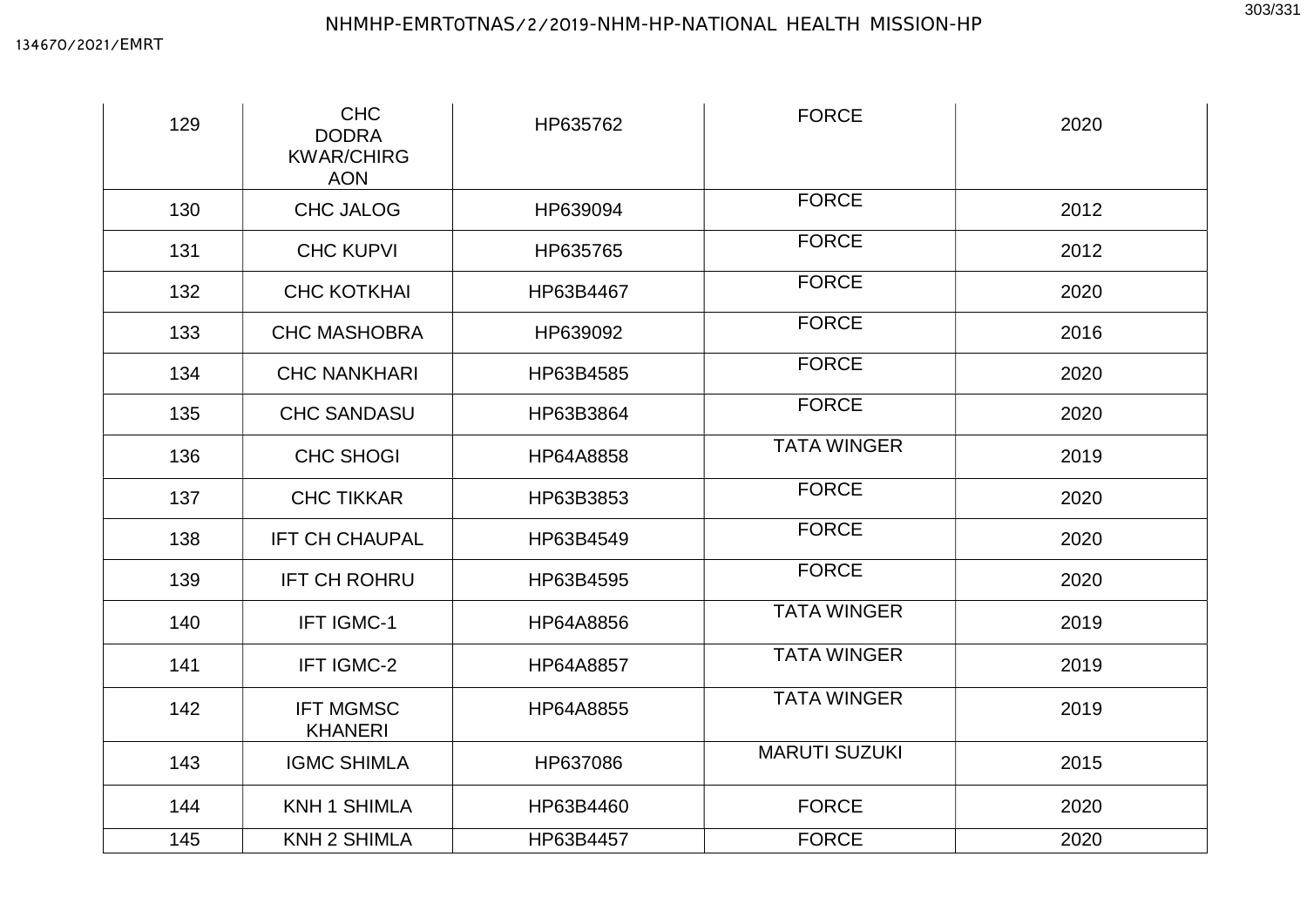|  |  | 304/331 |
|--|--|---------|
|  |  |         |

| 146 | <b>MGMSC KHANERI</b>                 | HP63B4582 | <b>FORCE</b>       | 2020 |
|-----|--------------------------------------|-----------|--------------------|------|
| 147 | PHC BAHLI                            | HP639093  | <b>FORCE</b>       | 2016 |
| 148 | <b>PHC BALAG</b>                     | HP636277  | <b>FORCE</b>       | 2014 |
| 149 | PHC JEORI                            | HP63B4486 | <b>FORCE</b>       | 2020 |
| 150 | PHC NARKANDA                         | HP63B4483 | <b>FORCE</b>       | 2020 |
| 151 | <b>CH DADAHU</b>                     | HP63B4588 | <b>FORCE</b>       | 2020 |
| 152 | <b>CH PAONTA</b>                     | HP64A8849 | <b>TATA WINGER</b> | 2019 |
| 153 | <b>CH RAJGARH</b>                    | HP63B4736 | <b>FORCE</b>       | 2020 |
| 154 | <b>CH SARAHAN-</b><br><b>SIRMAUR</b> | HP63B4578 | <b>FORCE</b>       | 2020 |
| 155 | <b>CHC NAURADHAR</b>                 | HP63B4485 | <b>FORCE</b>       | 2020 |
| 156 | <b>CHC SANGRAH</b>                   | HP635771  | <b>FORCE</b>       | 2012 |
| 157 | <b>CHC SHILLAI</b>                   | HP63A2117 | <b>FORCE</b>       | 2014 |
| 158 | <b>IFT CH PAONTA</b>                 | HP64A8850 | <b>TATA WINGER</b> | 2019 |
| 159 | <b>IFT CH RAJGARH</b>                | HP635815  | <b>FORCE</b>       | 2012 |
| 160 | <b>IFT CHC RAJPURA</b>               | HP64A9164 | <b>TATA WINGER</b> | 2019 |
| 161 | <b>IFT CHC SHILLAI</b>               | HP63B4729 | <b>FORCE</b>       | 2020 |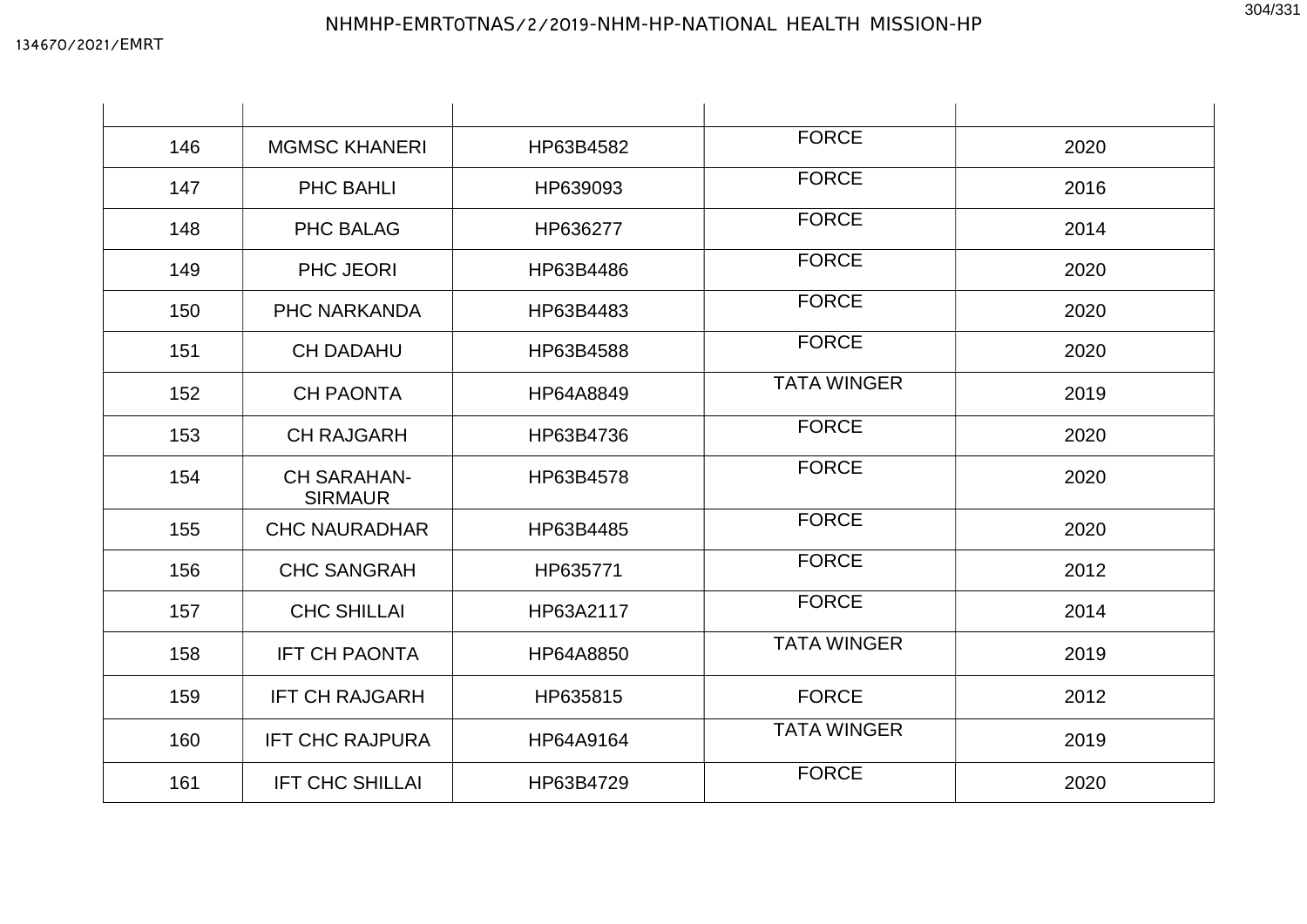| 162 | <b>IFT ESI KALA AMB</b>               | HP636718  | <b>FORCE</b>                  | 2013 |
|-----|---------------------------------------|-----------|-------------------------------|------|
| 163 | <b>IFT RH NAHAN</b>                   | HP64A8848 | <b>TATA WINGER</b>            | 2019 |
| 164 | PHC BARU SAHIB                        | HP63B4730 | <b>FORCE</b>                  | 2020 |
| 165 | PHC GATADHAR                          | HP635825  | <b>FORCE</b>                  | 2012 |
| 166 | <b>PHC HARIPURDHAR</b>                | HP636719  | <b>FORCE</b>                  | 2013 |
| 167 | PHC KAFOTA                            | HP63B4586 | <b>FORCE</b>                  | 2020 |
| 168 | <b>PHC MAJRA</b>                      | HP64A9163 | <b>TATA WINGER</b>            | 2019 |
| 169 | PHC RONHAT                            | HP63B4704 | <b>FORCE</b>                  | 2020 |
| 170 | <b>PHC SATAUN</b>                     | HP63A2116 | <b>FORCE</b>                  | 2014 |
| 171 | <b>RH NAHAN</b>                       | HP63B4472 | <b>FORCE</b>                  | 2020 |
| 172 | <b>BACKUP (CHC)</b><br><b>BADDI)</b>  | HP63B4589 | <b>FORCE</b>                  | 2020 |
| 173 | <b>BACK UP SOLAN</b><br>(RH<br>SOLAN) | HP63B4581 | <b>FORCE</b>                  | 2020 |
| 174 | <b>CH ARKI</b>                        | HP63B4464 | <b>FORCE</b>                  | 2020 |
| 175 | <b>CH CHAIL</b>                       | HP637087  | <b>MARUTI SUZUKI</b>          | 2015 |
| 176 | <b>CH KANDAGHAT</b>                   | HP64A8839 | <b>TATA</b><br><b>WIINGER</b> | 2019 |
| 177 | <b>CHC BADDI</b>                      | HP64A8843 | <b>TATA WIINGER</b>           | 2019 |
| 178 | <b>CHC DARLAGHAT</b>                  | HP63B3848 | <b>FORCE</b>                  | 2020 |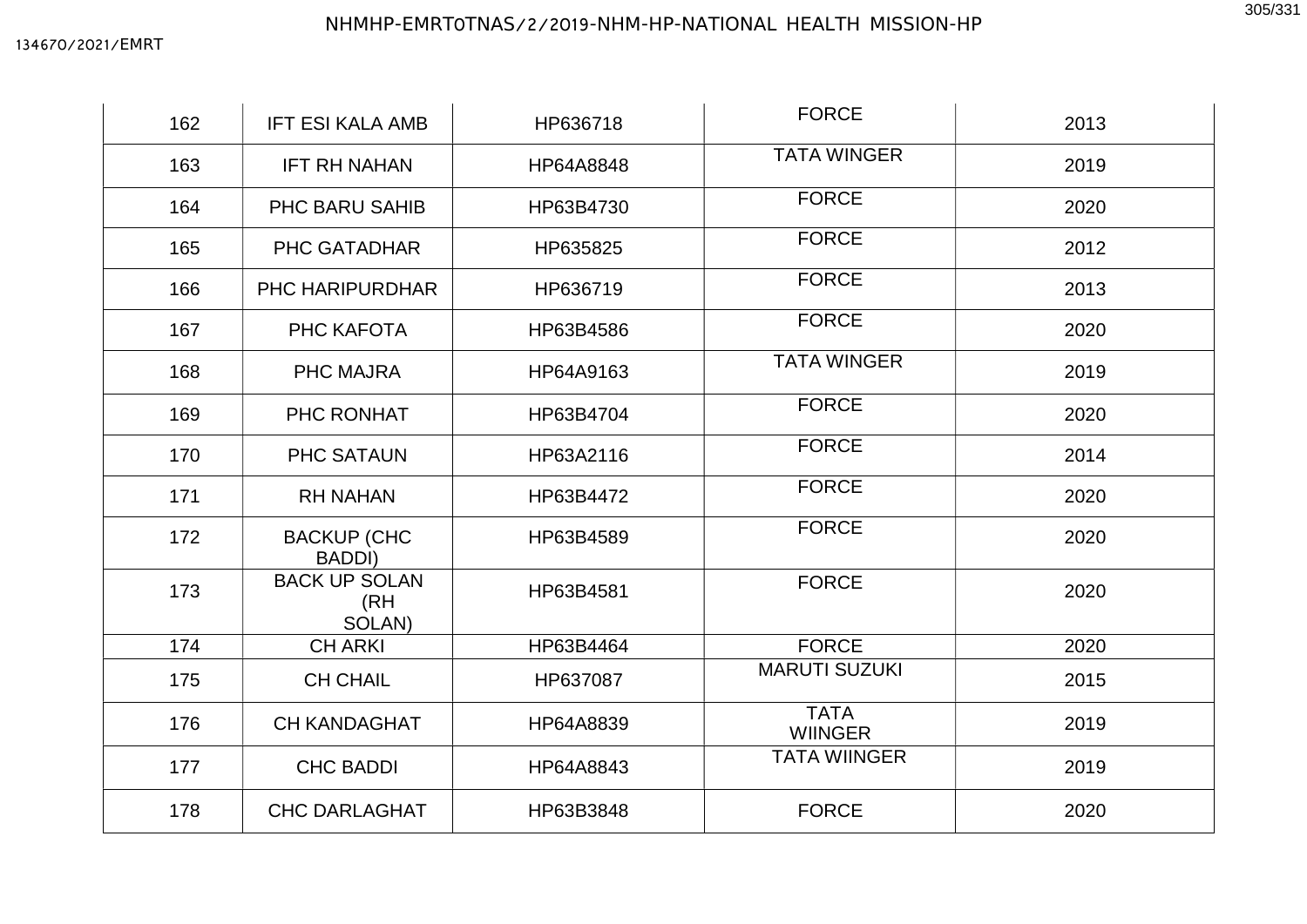## NHMHP-EMRT0TNAS/2/2019-NHM-HP-NATIONAL HEALTH MISSION-HP

| 179 | <b>CHC NALAGARH</b>                                              | HP64A8845 | <b>TATA WIINGER</b>           | 2019 |
|-----|------------------------------------------------------------------|-----------|-------------------------------|------|
| 180 | <b>ESI PARWANOO</b>                                              | HP64A8841 | <b>TATA WIINGER</b>           | 2019 |
| 181 | <b>IFT CH ARKI</b>                                               | HP64A8836 | <b>TATA</b><br><b>WIINGER</b> | 2019 |
| 182 | <b>IFT CHC BADDI</b>                                             | HP64A8842 | <b>TATA WIINGER</b>           | 2019 |
| 183 | <b>IFT CHC NALAGARH</b>                                          | HP64A8846 | <b>TATA WIINGER</b>           | 2019 |
| 184 | <b>IFT ESI PARWANOO</b>                                          | HP64A8840 | <b>TATA WIINGER</b>           | 2019 |
| 185 | <b>IFT RH SOLAN</b>                                              | HP64A8838 | <b>TATA WIINGER</b>           | 2019 |
| 186 | PHC CHANDI                                                       | HP63B4462 | <b>FORCE</b>                  | 2020 |
| 187 | <b>PHC RAMSHEHAR</b>                                             | HP63B4591 | <b>FORCE</b>                  | 2020 |
| 188 | <b>RH SOLAN</b>                                                  | HP64A8837 | <b>TATA WIINGER</b>           | 2019 |
| 189 | <b>TB</b><br><b>SANTORIU</b><br>M<br><b>DHARAMP</b><br><b>UR</b> | HP64A8834 | <b>TATA WIINGER</b>           | 2019 |
| 190 | <b>CH AMB</b>                                                    | HP64A9087 | <b>TATA</b><br><b>WIINGER</b> | 2019 |
| 191 | <b>CH CHINTPURNI</b>                                             | HP635808  | <b>FORCE</b>                  | 2012 |